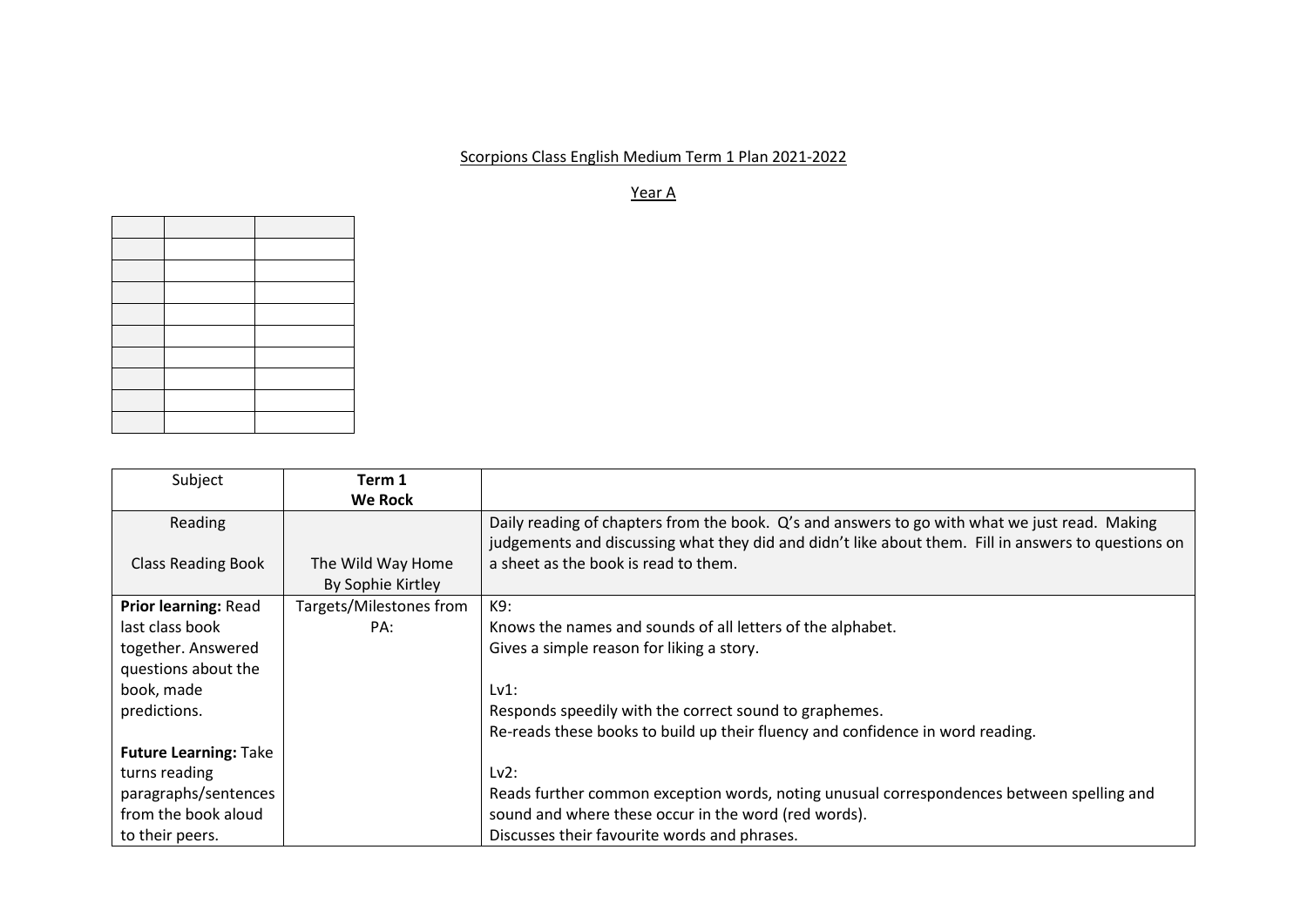|                         |                          | Lv3:<br>Listens to and discusses a wide range of fiction, poetry, plays, non-fiction and reference books or<br>textbooks.<br>Develops their familiarity with an increasingly wide range of books, including fairy stories, myths<br>and legends, and retelling some of these orally. |
|-------------------------|--------------------------|--------------------------------------------------------------------------------------------------------------------------------------------------------------------------------------------------------------------------------------------------------------------------------------|
| English                 | RWI Mon-Wed              | Wk1 - To research a famous author.                                                                                                                                                                                                                                                   |
|                         |                          | Wk2 - To find statistics for the debate.                                                                                                                                                                                                                                             |
|                         | <b>Famous Authors</b>    | Wk3 - To turn the statistics into statements and questions.                                                                                                                                                                                                                          |
|                         | (sc8t2)                  | Wk4 - To take part in a debate. To decide on the debate rules and voting about who is the best                                                                                                                                                                                       |
|                         |                          | author.                                                                                                                                                                                                                                                                              |
|                         |                          | Wk5 - POP UP literacy project.                                                                                                                                                                                                                                                       |
|                         |                          | Wk6 - POP UP literacy project.                                                                                                                                                                                                                                                       |
| <b>Prior learning:</b>  | Targets/Milestones: from | K9:                                                                                                                                                                                                                                                                                  |
| Forming letters and     | PA:                      | Sounds out and writes unfamiliar words.                                                                                                                                                                                                                                              |
| verbally forming        |                          | Uses a full stop in writing.                                                                                                                                                                                                                                                         |
| sentences before        |                          | Lv1:                                                                                                                                                                                                                                                                                 |
| construction.           |                          | Composes a sentence orally before writing it.                                                                                                                                                                                                                                        |
| Listening to story      |                          | Re-reads what they have written to check that it makes sense.                                                                                                                                                                                                                        |
| examples. Talk for      |                          | Discuss what they have written with the teacher or other pupils.                                                                                                                                                                                                                     |
| writing story           |                          | Lv2:                                                                                                                                                                                                                                                                                 |
| planning. RWI.          |                          | Develops positive attitudes towards, and stamina for, writing, by writing for different purposes.                                                                                                                                                                                    |
|                         |                          | Some use of the suffixes er, est in adjectives.                                                                                                                                                                                                                                      |
| <b>Future Learning:</b> |                          | Makes simple additions, revisions and corrections to their own writing by evaluating their writing                                                                                                                                                                                   |
| Discusses writing       |                          | with the teacher and other pupils.                                                                                                                                                                                                                                                   |
| similar to that which   |                          | $Lv3$ :                                                                                                                                                                                                                                                                              |
| they are planning to    |                          | Composes and rehearses sentences orally (including dialogue), progressively building a varied and                                                                                                                                                                                    |
| write and               |                          | rich vocabulary, and an increasing range of sentence structures.                                                                                                                                                                                                                     |
| understands and         |                          | Attempts to use paragraphs as a way to group related material.                                                                                                                                                                                                                       |
| learns from its         |                          |                                                                                                                                                                                                                                                                                      |
| structure, vocabulary   |                          |                                                                                                                                                                                                                                                                                      |
| and grammar. Adding     |                          |                                                                                                                                                                                                                                                                                      |
| more word classes to    |                          |                                                                                                                                                                                                                                                                                      |
| sentences. Editing      |                          |                                                                                                                                                                                                                                                                                      |